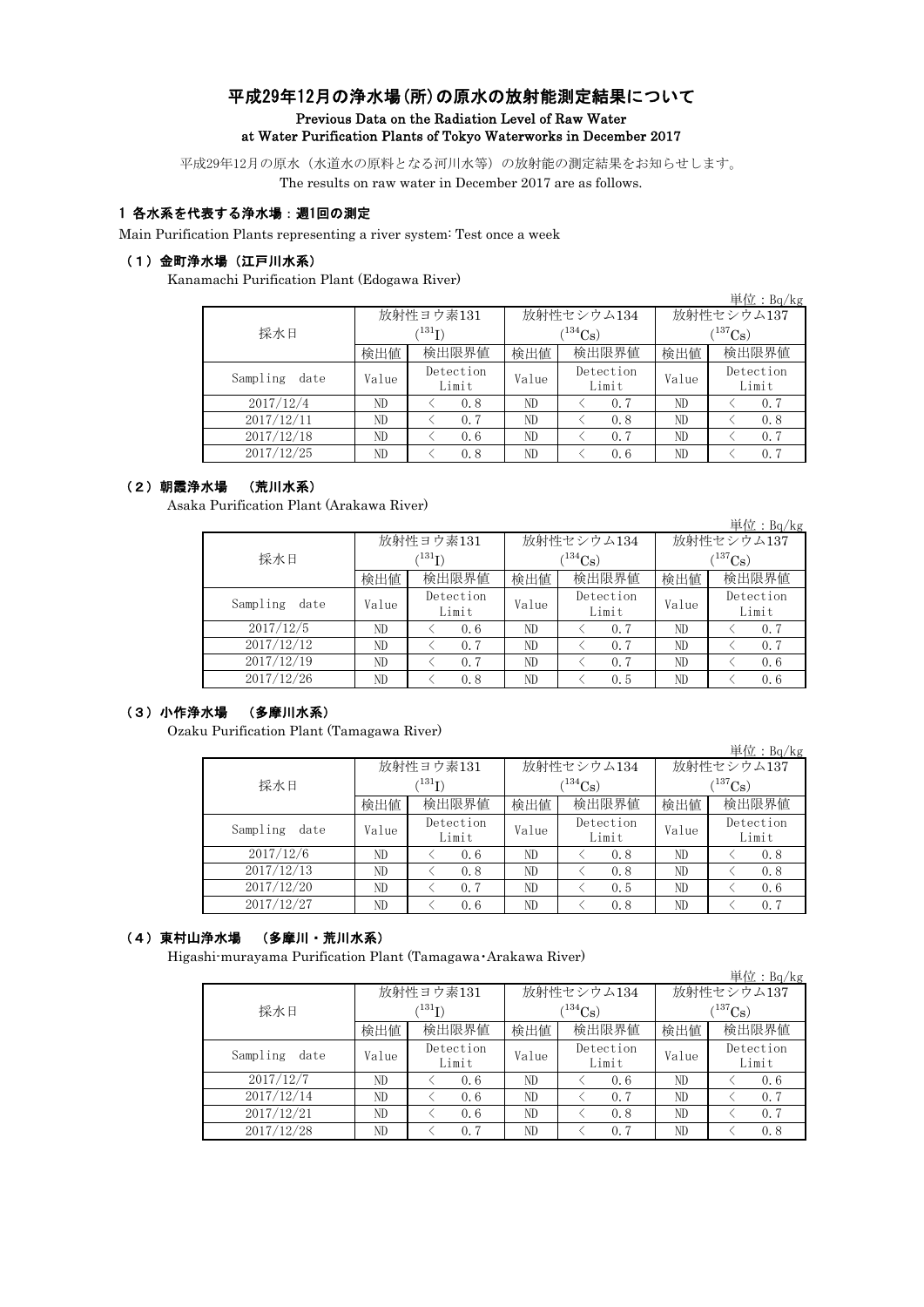### (5)長沢浄水場 (相模川水系)

Nagasawa Purification Plant (Sagamigawa River)

|                  |       |                             |       |                    |              | 単位: $Ba/kg$        |  |
|------------------|-------|-----------------------------|-------|--------------------|--------------|--------------------|--|
|                  |       | 放射性ヨウ素131                   |       | 放射性セシウム134         | 放射性セシウム137   |                    |  |
| 採水日              |       | $\langle ^{131}\mathrm{I})$ |       | $(134)$ Cs)        | $(^{137}Cs)$ |                    |  |
|                  | 検出値   | 検出限界値                       | 検出値   | 検出限界値              | 検出値          | 検出限界値              |  |
| Sampling<br>date | Value | Detection<br>Limit          | Value | Detection<br>Limit | Value        | Detection<br>Limit |  |
| 2017/12/1        | ND    | 0.7                         | ND    | 0.6                | ND           | 0, 7               |  |
| 2017/12/8        | ND    | 0.7                         | ND    | 0.8                | ND           | 0.7                |  |
| 2017/12/15       | ND    | 0.7                         | ND    | 0.8                | ND           | 0.7                |  |
| 2017/12/22       | ND    | 0.7                         | ND    | 0.7                | ND           | 0.7                |  |
| 2017/12/29       | ND    | 0.9                         | ND    | 0.7                | ND           | 0, 8               |  |

# 2 その他の主要浄水場:概ね月1回の測定

Other Main Purification Plants: Test mostly once a month

|                   |                            |            |             |                              |              |              |            |                       |       |           | 単位: Bq/kg |
|-------------------|----------------------------|------------|-------------|------------------------------|--------------|--------------|------------|-----------------------|-------|-----------|-----------|
|                   |                            |            | 放射性ヨウ素131   |                              |              |              | 放射性セシウム134 | 放射性セシウム137            |       |           |           |
| 浄水所               | 水源                         | 採水日        | $(^{131}I)$ |                              | $(^{134}Cs)$ |              |            | $(^{137}\mathrm{Cs})$ |       |           |           |
|                   |                            |            | 検出値         |                              | 検出限界値        | 検出限界値<br>検出値 |            | 検出値                   |       | 検出限界値     |           |
| Monitoring        | Water                      | Sampling   | Value       | Detection                    |              | Value        | Detection  |                       | Value | Detection |           |
| point             | resource                   | date       |             |                              | Limit        |              |            | Limit                 |       |           | Limit     |
| 三郷<br>Misato      | 江戸川水系<br>Edogawa<br>River  | 2017/12/13 | ND          | ぐ                            | 0, 7         | ND           | $\lt$      | 0.6                   | ND    | $\lt$     | 0.6       |
| 三園<br>Misono      | 荒川水系<br>Arakawa<br>River   | 2017/12/13 | ND          | $\langle$                    | 0, 7         | ND           | $\langle$  | 0, 7                  | ND    | $\langle$ | 0.8       |
| 境<br>Sakai        | 多摩川水系<br>Tamagawa<br>River | 2017/12/13 | ND          | $\left\langle \right\rangle$ | 0, 6         | ND           | $\lt$      | 0, 7                  | ND    | $\langle$ | 0.8       |
| 砧<br>Kinuta       | 多摩川水系<br>Tamagawa<br>River | 2017/12/13 | ND          | $\langle$                    | 0, 7         | ND           | $\lt$      | 0.8                   | ND    | $\langle$ | 0.9       |
| 砧下<br>Kinutashimo | 多摩川水系<br>Tamagawa<br>River | 停止中        |             |                              |              |              |            |                       |       |           |           |

## 3 多摩地区等の表流水・伏流水・浅井戸を水源とする浄水所:概ね月1回の測定

Water purification plants using surface water, subsoil water, or shallow well water in Tama Area: Test mostly once a month

## <表流水を水源とする浄水所> <surface water>

|                  |                  |       |             |                    |       |                       |                    |            |                       | 単位: Bq/kg          |
|------------------|------------------|-------|-------------|--------------------|-------|-----------------------|--------------------|------------|-----------------------|--------------------|
|                  |                  |       | 放射性ヨウ素131   |                    |       |                       | 放射性セシウム134         | 放射性セシウム137 |                       |                    |
| 浄水所              | 採水日              |       | $(^{131}I)$ |                    |       | $(^{134}\mathrm{Cs})$ |                    |            | $(^{137}\mathrm{Cs})$ |                    |
|                  |                  | 検出値   | 検出限界値       |                    | 検出値   |                       | 検出限界値              | 検出値        |                       | 検出限界値              |
| Monitoring point | Sampling<br>date | Value |             | Detection<br>Limit | Value |                       | Detection<br>Limit | Value      |                       | Detection<br>Limit |
| 棚沢<br>Tanasawa   | 2017/12/4        | ND    | $\langle$   | 0.7                | ND    | $\langle$             | 0.7                | ND         | $\langle$             | 0.9                |
| 大丹波<br>0taba     | 2017/12/4        | ND    | $\langle$   | 0.7                | ND    | $\langle$             | 0.7                | ND         | $\langle$             | 0.7                |
| 日原<br>Nippara    | 2017/12/5        | ND    | $\langle$   | 0.6                | ND    | $\langle$             | 0.7                | ND         | $\langle$             | 0.7                |
| 氷川<br>Hikawa     | 2017/12/5        | ND    | $\langle$   | 0.6                | ND.   | $\langle$             | 0.7                | ND         | $\langle$             | 0.7                |
| 戸倉<br>Tokura     | 2017/12/11       | ND    | $\langle$   | 0.7                | ND    | $\lt$                 | 0.6                | ND         | $\lt$                 | 0.7                |
| 深沢<br>Fukasawa   | 2017/12/11       | ND    | $\langle$   | 0.7                | ND    | $\langle$             | 0.6                | ND         | $\langle$             | 0.7                |
| 小河内<br>Ogouchi   | 2017/12/14       | ND    | $\langle$   | 0.7                | ND    | $\lt$                 | 0.5                | ND         | $\langle$             | 0.6                |
| ひむら<br>Himura    | 2017/12/14       | ND    | $\langle$   | 0.7                | ND    | $\langle$             | 0.7                | ND         | $\lt$                 | 0.6                |